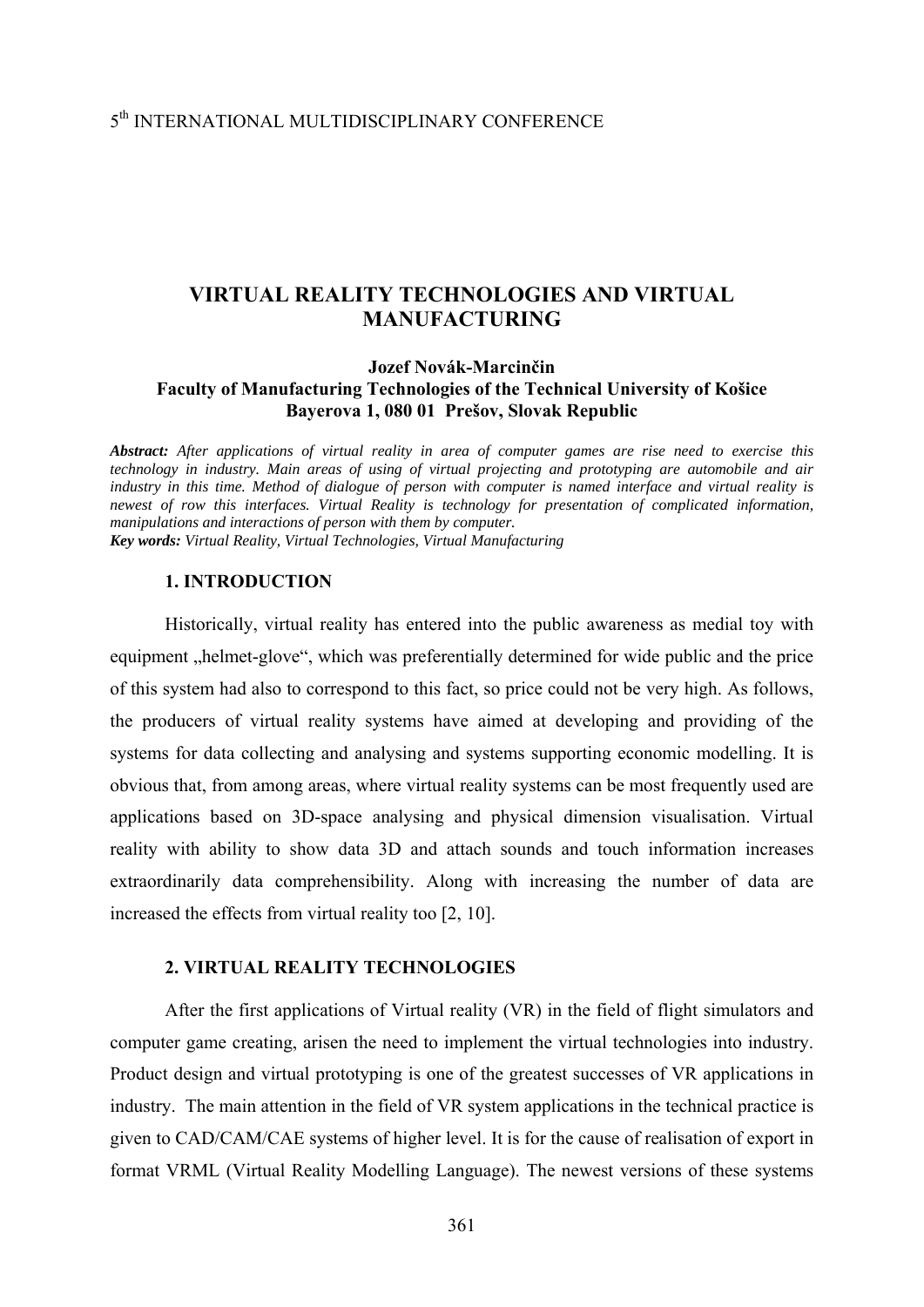could aid both existing formats VRML 1.0 and VRML 2.0 (97). The cost of a VR system is very specific problem. The real cost of an effective system can only be assessed in relation to the benefits it brings to a company. Such hardware and software is so expensive that only large corporations could afford to build virtual environments. One of the possible ways to solve the problem is to implement a VR format to a lower systems with aim actively utilise systems of Computer Integrated Manufacturing [1].

VR systems could be divided by ways of communication with user to such groups [11]:

- *1. Window on World Systems –* for displaying the virtual world are used conventional computer monitors. This system is also called Desktop Virtual Reality, but usually it is called as Window on World (WoW).
- *2. Video Mapping –* This system is modification of WoW system, where the siluetes of human body could be displayed in 2D. User could see himself or herself on monitor in interaction with environment.
- *3. Immersive Systems* basic VR systems, which enables user to be in virtual environment. The feeling to be in is created by Head Mounted Displays (HMD). This HMD could be with or without limitation of moving. Example of HMD application is on Fig. 1. On Fig. 2 are presented special gloves with sensors for VR.



Fig. 1 Special Head Mounted Display for VR Fig. 2 Gloves with sensors for VR



*4. Telepresence –* Attached to a high – speed network, VR takes telepresence to next level. Participants can be thousand of kilometres apart and yet feel as if they are all standing in the same virtual office or laboratory, with their product, design, or experiment right in front of them not only talking about it, but interacting with it, change it etc. This technology connects sensors, which are apart in real world. All the sensors could be placed on robot or on presented tool.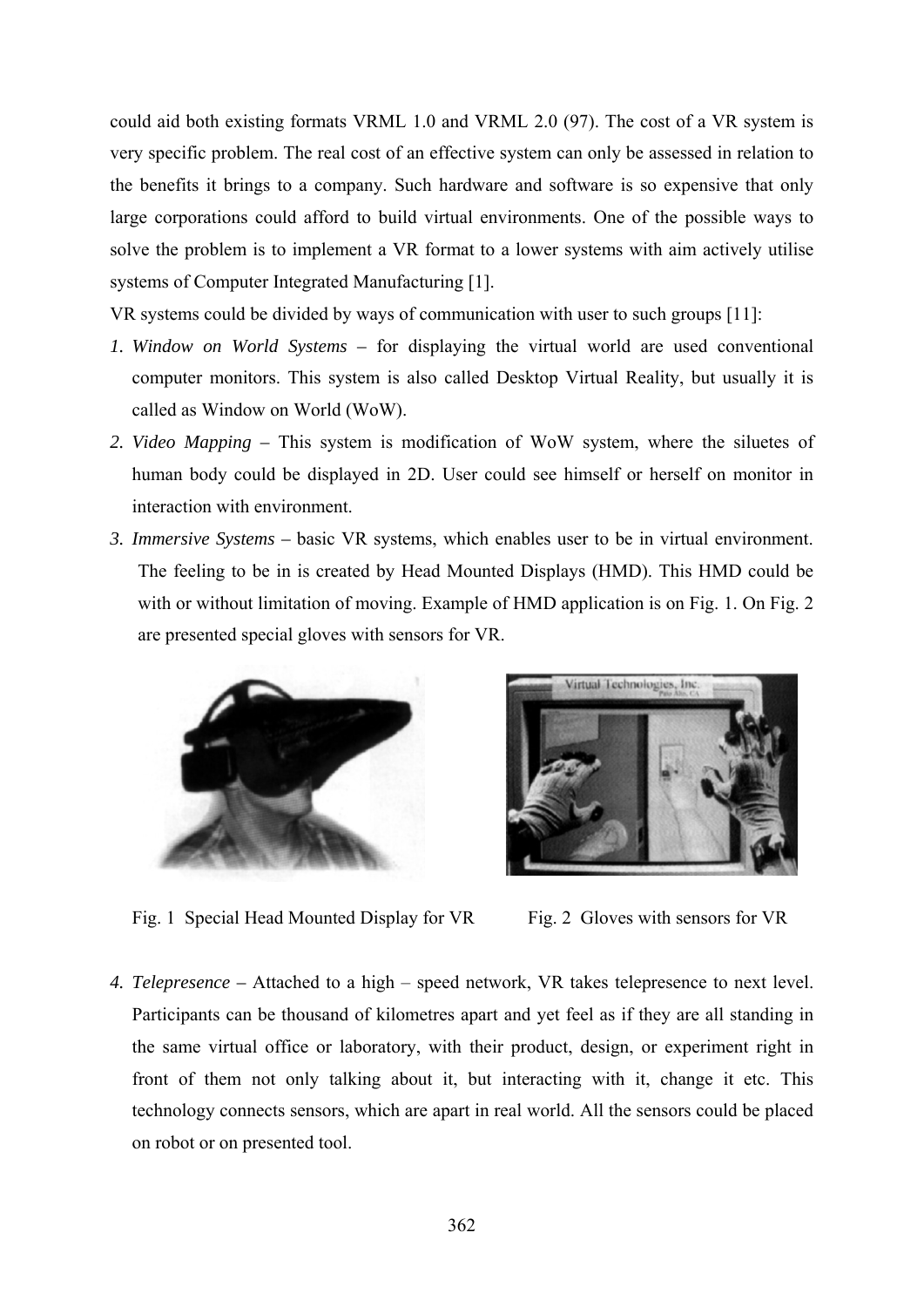- *5. Mixed reality –* This system is created by connecting of telepresence and Seamless Simulation Systems. Computer generated data are connected with telepresence entries and with user sight on real world.
- *6. Fish Tank Virtual Reality -* System created in Canada. It is a combination of stereoscopic monitors and tracking system measures position and orientation of a hand.

Distribution of VR systems by hardware equipment is in these levels. Some levels are not strictly kept, mainly in VR systems of higher levels.

- *1. Entry Systems* Takes a capacity of personal computers and workstations for implementation WoW systems. They are usually based on IBM compatible computers or Apple Macintosh. Computers contain mainly graphic display, 2D entry devices – mouse joystick or trackball and keyboard.
- *2. Basic Systems* Involve basic interacting and innovated display resource. A resources of interactivity can be stereographic spectacles, entry control devices like data – gloves, multidimensional (3D, 6D) mouse or joystick.
- *3. Advanced Systems –* Are marked by better aiding of graphic (render accelerator, frame buffer), or parallel processors for hand entry. Systems can be equipped by sound card for mono, stereo or 3D output.
- *4. Immersion Systems –* systems like HMD or multidimensional multiple displays. These systems also could be based by touch feedback.
- *5. Cabin Simulators –* virtual world is displayed on monitors or on screen. Simulators can be placed on moving base, what can evoke imagination of multimoving. Typical representatives are flight simulators, car simulators, fighting vehicles etc.

#### **3. VIRTUAL REALITY MODELING LANGUAGE (VRML)**

 VRML is description language, which belongs to a field Window on World System. The file, which is in VRML format, can be interpreted by VRML explorer in threedimensional scene. VRML was created with aim to represent virtual reality on Internet easier. Development of 3D graphic is connected with Silicon Graphic Corporation. This corporation creates expanded Open GL library. Under this library was proposed the format Open Inventor, which is the base for creating VRML 1.0. Official specification of VRML 1.0 was finished in 1995. In autumn 1995 arise independent expert group - VRML Architecture Group (VAG), which aim was co-ordination of other advance, to map user requirements for developing of new VRML format.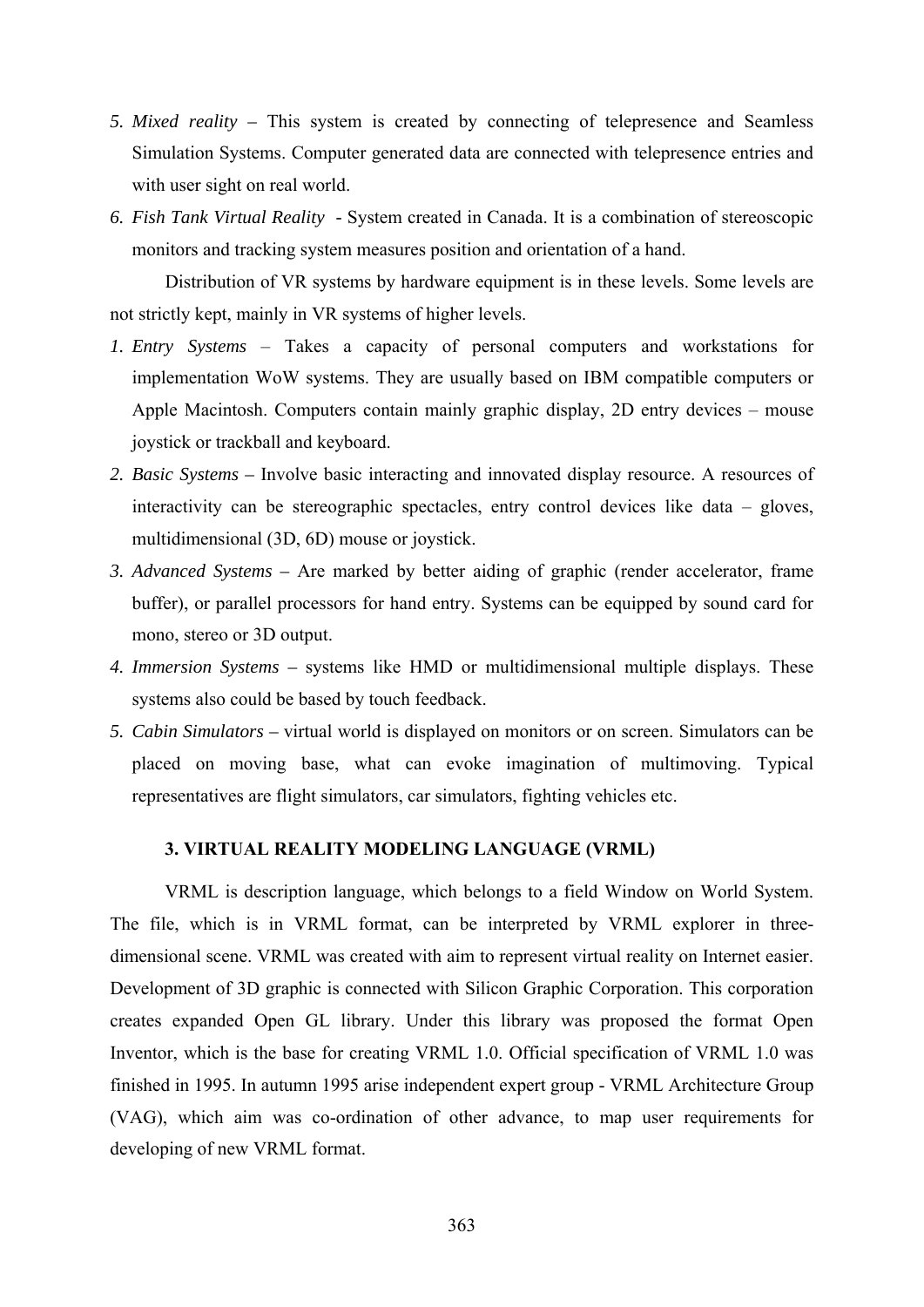VRML 1.1 was only as working proposal. The new format VRML 2.0 was approved in 1996 as ISO/IEC standard and became as international standard VRML 97 [9].

Format VRML 1.0 is the same format like Open Inventor, which is used by SGI. It is created for describing of static 3D scenes and enables connecting with URL. VRML 1.0 scene is presented by ASCII text file format. File VRML 1.0 has WRL suffix (world).

 VRML 2.0 (VRML 97) is accurately new language than only expansion of VRML 1.0. Against the version VRML 1.0 has lots new abilities and simultaneously take off or make some properties from proceeding version, easier. VRML 2.0 is the file format for describing interactive 3D scenes and objects. It can be used in collaboration with www, can be used for 3D complex representations creating of scenes, products or VR applications VRML 2.0 enables represent static and animated objects too. Enables connection with sound, films, and pictures. Basic elements of VRML 2.0 correspond with usually used 3DAPI (Open GL, Direct 3D). The scene in VRML 2.0 is also described by ASCII text file with WRL extension [8].

## **4. VIRTUAL MANUFACTURING**

The most advanced current farm of the computer aiding of manufacturing is Virtual Manufacturing (VM) based on Virtual Reality (VR). The concept of Artificial Reality appeared already in the 1970s (by Miron Krueger) and the notion of Virtual Reality was introduced by Jaron Lanier (1989). In 1990 the concepts of Virtual Word and Virtual Environments appeared. Virtual reality is defined as a computer generated interactive and immersive 3D environment simulating reality.

VR representation techniques are widely used which means that they develop rapidly. In product manufacturing techniques and organization, Virtual reality has become the basis of virtual manufacturing aimed at meeting the expectations of the users/buyers of products, also as to their low cost and lead time. Virtual manufacturing includes the fast improvement of manufacturing processes without drawing on the machines' operating time fund. It is said that Virtual Manufacturing is the use of a desktop virtual reality system for the computer-aided design of components and processes for manufacture.

There are many definition of Virtual Manufacturing (VM). Iwata defines VM as follows: "A virtual manufacturing system is a computer system which can generate the same information about a manufacturing system's structure, states and behaviors as we can observe in real manufacturing systems".

The report from the 1994 Virtual Manufacturing User Workshop includes an in-depth analysis of VM and its definition: "Virtual Manufacturing is an integrated synthetic manufacturing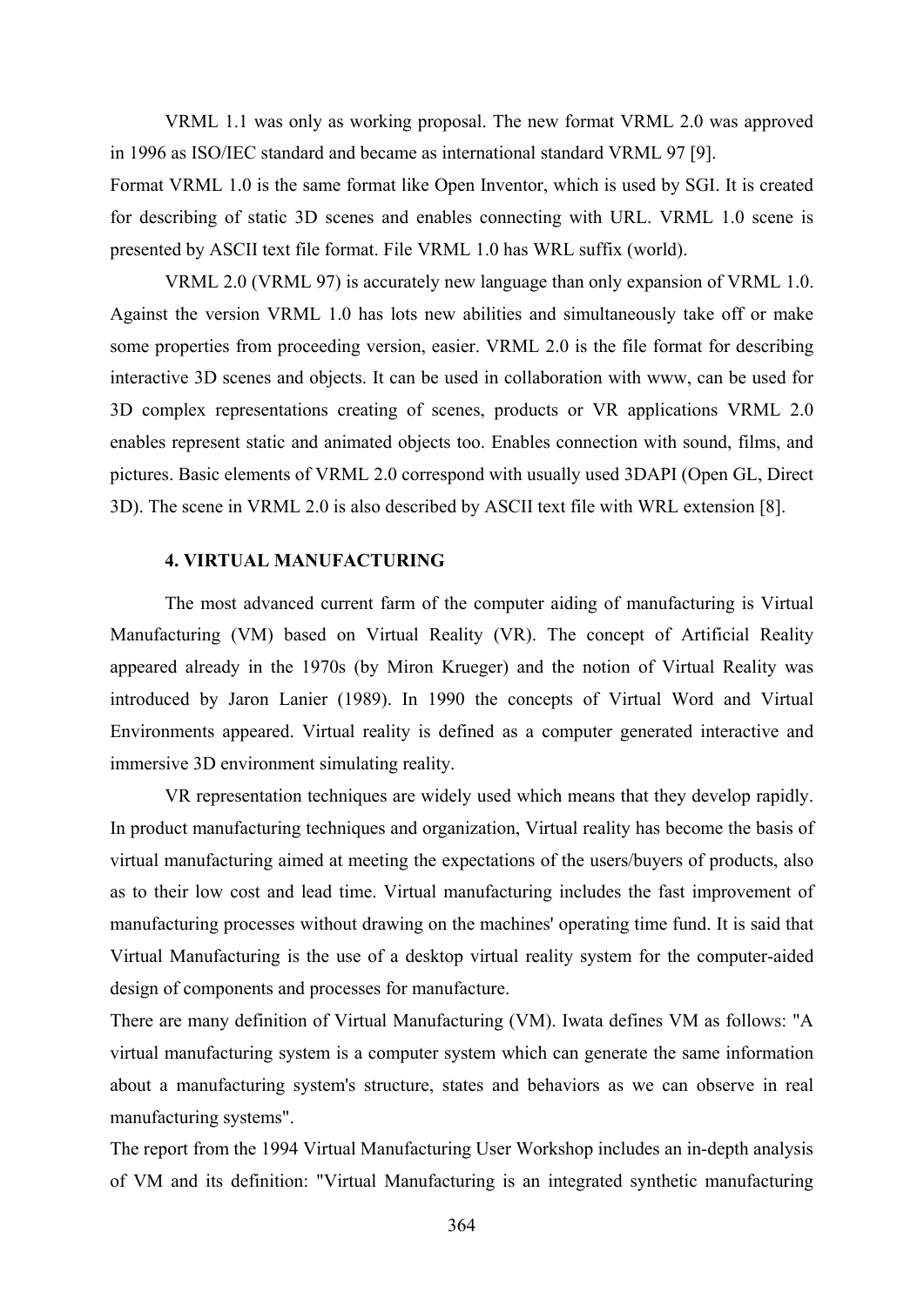environment exercised to enhance all levels of decision and control" was annotated extensively to cover all the current functional and business aspects of manufacturing. Also the practical side of manufacturing virtuality is highlighted in this useful analysis. A comprehensive and thorough survey of literature on VM problems relating to production design and control can be found in a study done at the University of Maryland.

The definition of VM given by a Bath University project team deserves attention. According to this definition: "Virtual Manufacturing is the use of a desktop virtual reality system for the computer aided design of components and processes for manufacturing - for creating viewing three dimensional engineering models to be passed to numerically controlled machines for real manufacturing". This definition emphasizes the functions aiding the machining process.

It is unquestionable that virtual manufacturing aids real manufacturing processes and systems and it is perfected as the information technologies, the manufacturing systems and the business demands develop. In this context, Virtual Manufacturing should be recognized as an advanced information structure of Real Manufacturing Systems which integrates the available information tools and the virtual environmenťs immersiveness to achieve businessmanufacturing goals [5].

## **5. CONCLUSION**

The present development of manufacturing systems is closely connected with the advances in knowledge about the manufacturing of machines and technological faci1ities, in the computer aided design of products, processes and whole manufacturing systems and in their control at all levels on both a local and a global sca1e. The more complex products, the processes of their manufacturing and business conditions become, the more vital role the computer support of them plays in increasing the productivity of industrial plants, reducing the production costs and shortening the manufacturing cycles. The complex tasks of manufacturing process computerization require great computing power but its cost has been steadily decreasing while the speed of processing has been dramatica1ly increasing.

## **6. ACKNOWLEDGEMENT**

 Research Grant Agency of the Slovak Minister of Education supported this work, contract No. 1/0405/03: "Computer Aided Process Planning in the Area of Disassembling Processes".